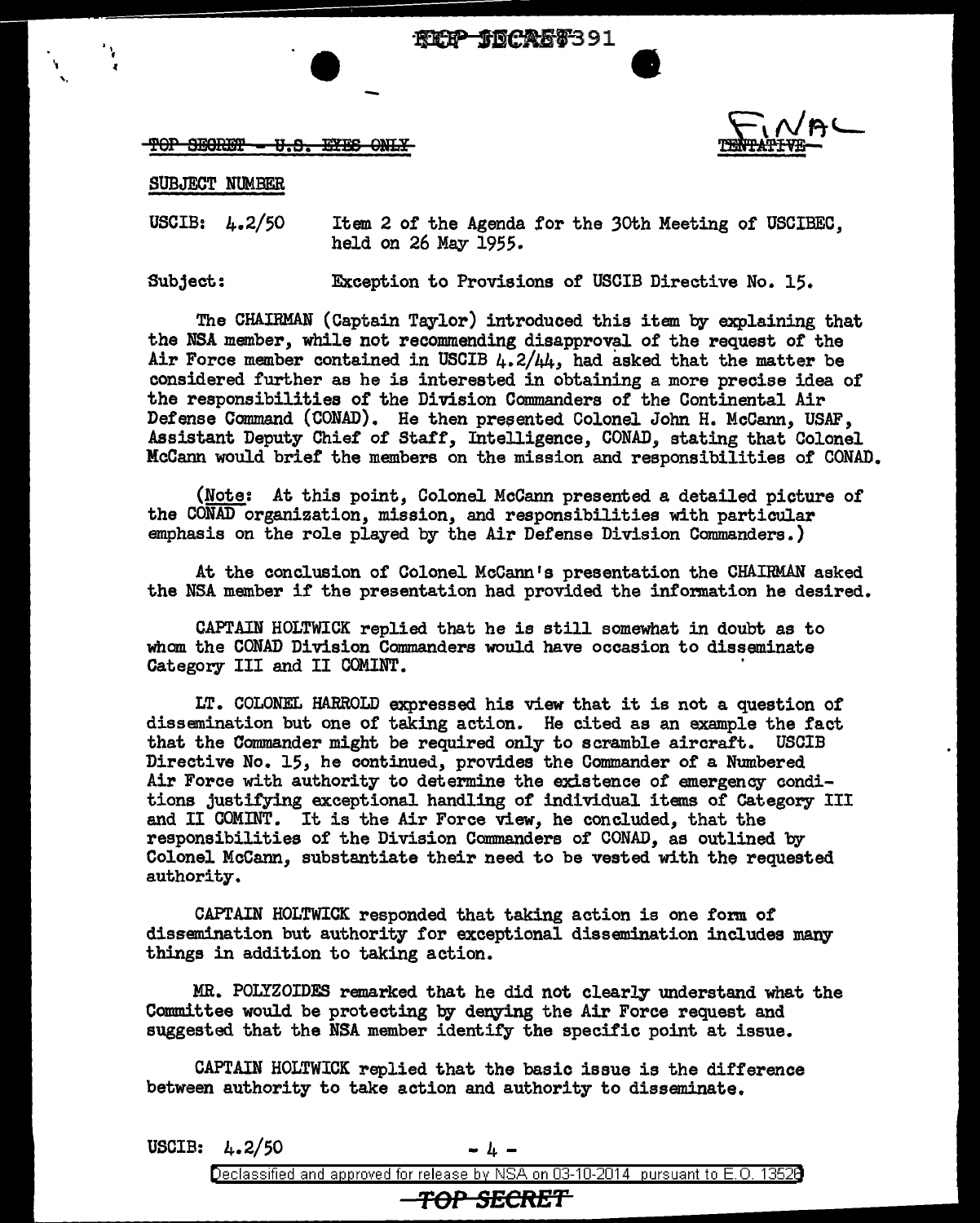TOP SEGRET • U.S. ETES ONLY

USCIB: 4.2/50

.<br>•<br>• • f

.<br>.<br>. '', .,

> MR. GODEL stated that we are talking about an emergency of sufficient gravity to justify exceptional dissemination of Category III COMINT.

The CHAIRMAN suggested that the members briefly review the provisions of USCIB Directive No. 15 to see if the responsibilities of the Division Commanders of CONAD substantiate the Air Force recommendation that they be designated as exceptions to the lowest level of authority permitted to determine the existence of an emergency justifying the exceptional handling of individual items of COMINT. It appears, he continued, that if we agree that the Division Commanders have such responsibilities then we are obliged to honor the request of the Air Force member.

CAPTAIN HOLTWICK recommended that USCIB go on record as authorizing the Division Commanders of CONAD to take action but denying authority to disseminate.

MR. POLYZOIDES referred to paragraph IV 2 of USCIB Directive No. 15 which lists the lowest level of authority permitted to determine the existence of emergency conditions justifying exceptional dissemination and action. Continuing, he pointed out that the Air Force member, as well as Colonel Mccann during his presentation, had explained that, for the purposes of USCIB Directive No. 15, the responsibilities of the GONAD Division Commanders are the same as those of the Numbered Air Force Commanders. It therefore seems to me, he commented, that the Air Force request boils down to simply granting the Division Commanders of GONAD the same authority that has already been provided Numbered Air Force Commanders.

LT. COLONEL HARROLD expressed an affirmative view and went on to point out that arrangements had not been made to furnish Category III material to the Air Defense Command at the time USCIB Directive No. 15 was approved. The organizational structure has since changed, he said, and GONAD Division Connnanders have been assigned responsibilities requiring the same authority as presently vested in Numbered Air Force Commanders.

The CHAIRMAN noting that a majority appeared willing to recommend approval of the Air Force request, asked if there is anyone not willing to accept the majority view.

CAPTAIN HOLTWICK said that he would bow to the will of the majority.

The CHAIR restated the proposed decision recommending approval of the Air Force request in light of the foregoing discussion.

CAPTAIN HOLTWICK voiced his concurrence subject to the understanding reached during this meeting and as reflected in the minutes.

It was so agreed.

USCIB:  $4.2/50$  - 5 -

..

## $\frac{100 \text{ C}}{100 \text{ C}}$